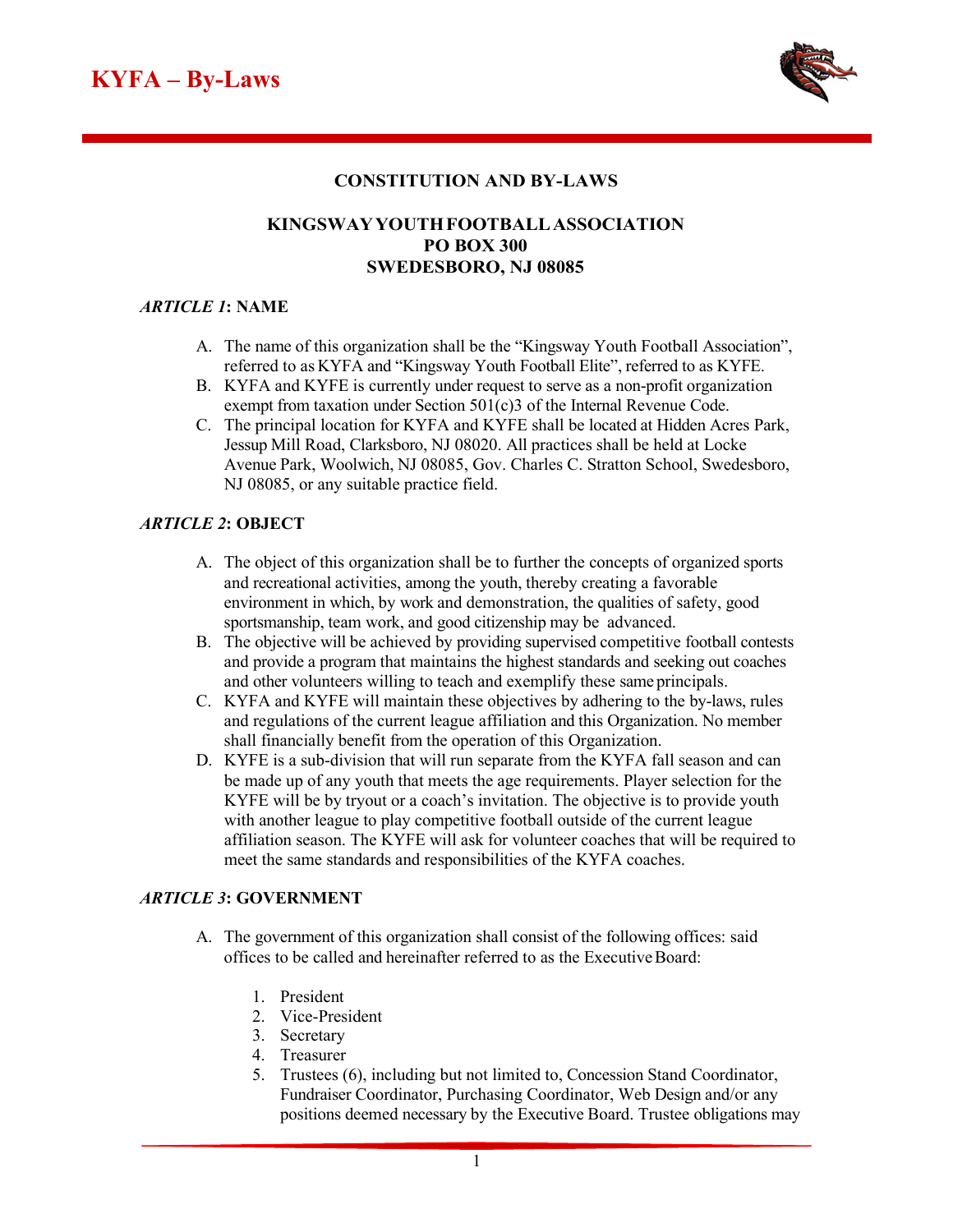

also be fulfilled by more than one individual and can be supported by President, Vice-President, Secretary and Treasurer.

B. Any other office may be established by the Executive Board at their will and

pleasure; said office to be non-voting. The Executive Board shall have the authority to establish committees, as they deem prudent. Committee heads and committee members may be recommended from the general. All committees established shall have equal representation from each team or unit sponsored, if possible. The duration of a committee so formed or designated shall be determined at its inception.

- C. Government of KYFA and KYFE shall be under the direct supervision of the President and the Executive Board.
- D. Officers shall serve in their elected capacities for the full term of office that they are elected to which shall be as follows:
	- 1. **President**  This position shall be held for a term of two years subject to reelection on a bi-annual basis. Term to expire alternately with the Vice-President.
	- 2. **Vice President** This position shall be held for a term of two years subject to re-election on a bi-annual basis. Term to expire alternately with the President.
	- 3. **Secretary** Term of office shall be for two years subject to re-election on a bi-annual basis. Term to expire alternately with the Vice President.
	- 4. **Treasurer**  Term of office shall be for two years subject to re-election on a bi-annual basis. Term to expire alternately with the President.
	- 5. **Trustees**  Term of office shall be for two years subject to re-election on a bi-annual basis.
- E. Any person(s) with membership within KYFA (ONLY) are eligible to serve on the Executive Board as long as they meet the following requirements:
	- 1. 21 years of age
	- 2. Involved in KYFA as a coach, volunteer, parent or guardian of a participant, or past Board member for one complete term, without a break of service, before seeking a Board seat.
	- 3. Have served one term on the Executive Board and be voted upon by the Board to fill the office of President.
- F. The Executive Board, with at least one full year of service, will vote upon the nominations for vacant Board positions during the December board meeting. Newly appointed board members will not have the ability to vote until after they have completed one full year of their term without break.
- G. Nominations will be accepted from October  $1<sup>st</sup>$  until November  $30<sup>th</sup>$  or the last game of the season, whichever is later. Nominations can be submitted via the website or email, to any current Board member or in the concession stand during any home Varsity game.
- H. In the event that the office of the President becomes vacant, the next officer in succession shall fill the position of Interim President. The Interim President shall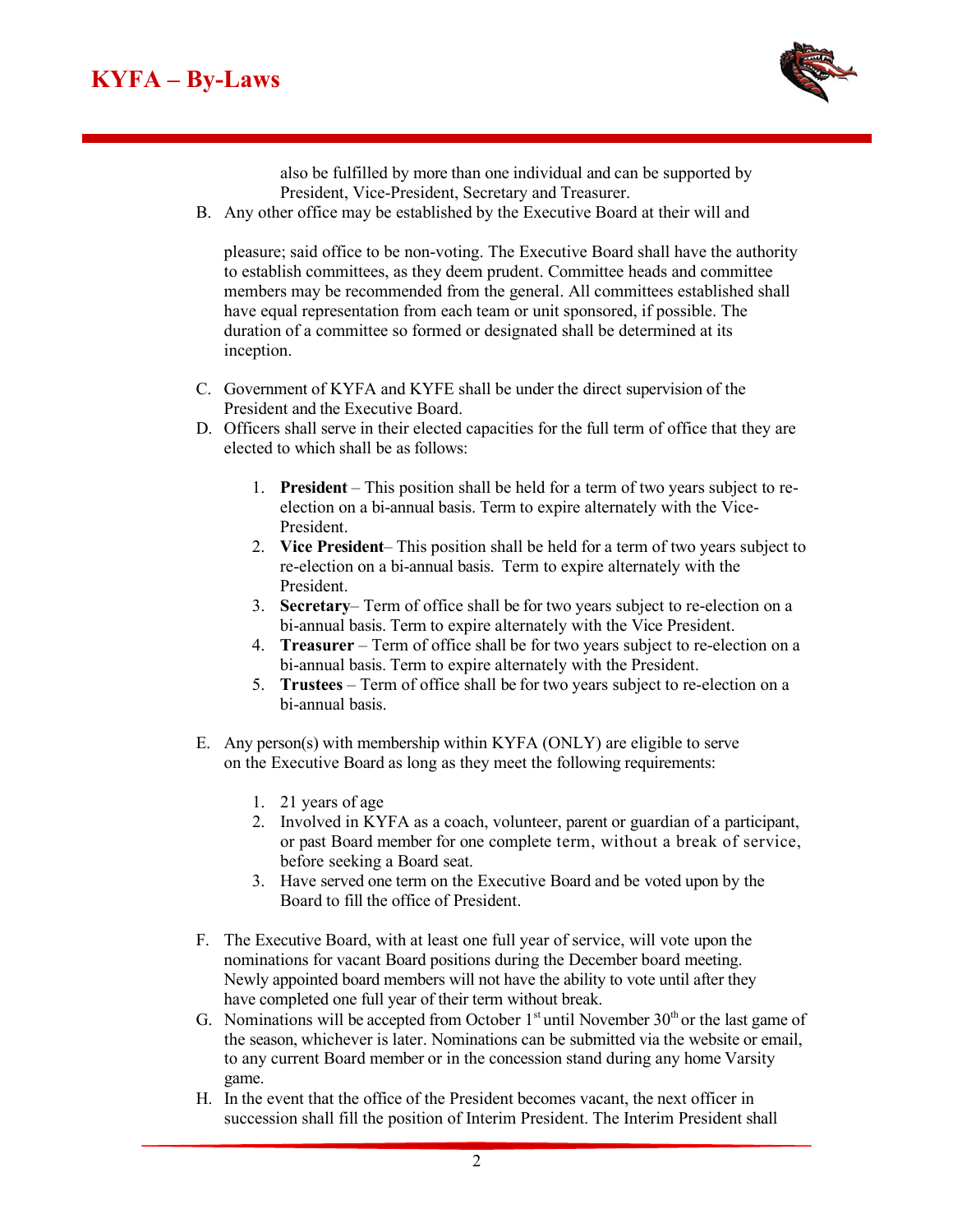

conduct the election of a new President, in conjunction with the Executive Board, and serve as the President until a replacement is elected.

- I. In the event that a member holding an elected office must vacate for reasons other than ending of term, said position shall be filled by appointment by a majority vote of the Executive Board. Appointed member shall hold said office for the duration of the remaining term of the vacated position.
- J. In the event that a member holding an elected office does not attend 3 or more consecutive board meetings (without consent of the President), said member may be removed from the board by majority vote of the Executive Board and said position shall be filled by appointment by a majority vote of the Executive Board. Said Board member will not be permitted to hold a board position in the future.
- K. Any member of the Board may request to remove a Board member by taking the following steps:
	- 1. The member must file a signed grievance letter, naming the officer involved in the grievance and describing the reasons for removal.
	- 2. This letter will be submitted to the President and the person subject to removal.
	- 3. In the event the member to be removed is the President, the letter should be submitted to the Vice President.
	- 4. The President (or Vice President) will call a special meeting of the Board within ten days to review the grievance. The Board, minus the President and the Board member subject to removal, will vote on removal in an anonymous ballet. If a quorum is in favor of removal, then the member will be removed.
	- 5. The decision of the Board is final. Vacancies will be filled by the Presidential (or Vice Presidential) appointment and accepted by the Board at the next regular meeting or as soon as possible. Appointees will serve the remainder of the unexpired term
- L. The Executive Board, by a majority vote, a quorum being present, at any duly constituted meeting, shall have the authority to discipline or suspend or terminate the membership of any Board member when the conduct of such individual is considered detrimental to the best interest of KYFA or KYFE.
- M. No one Executive Board Member shall make a binding commitment on behalf of the KYFA or KYFE without proper authorization of the entire Executive Board.

#### *ARTICLE 4***: OFFICERS; DUTIES**

At the end of the term of office, all books, records, funds, papers, documents and all other property of KYFA having to do with the financial or other transactions of the KYFA which may have come into the Treasurer's possession or may have been compiled or created during the term of office must be turned over to the successor.

#### **A. President**

- 1. Shall preside at all board meetings
- 2. Shall appoint all committees
- 3. Responsible for the development and maintaining an orderly and efficient calendar of events.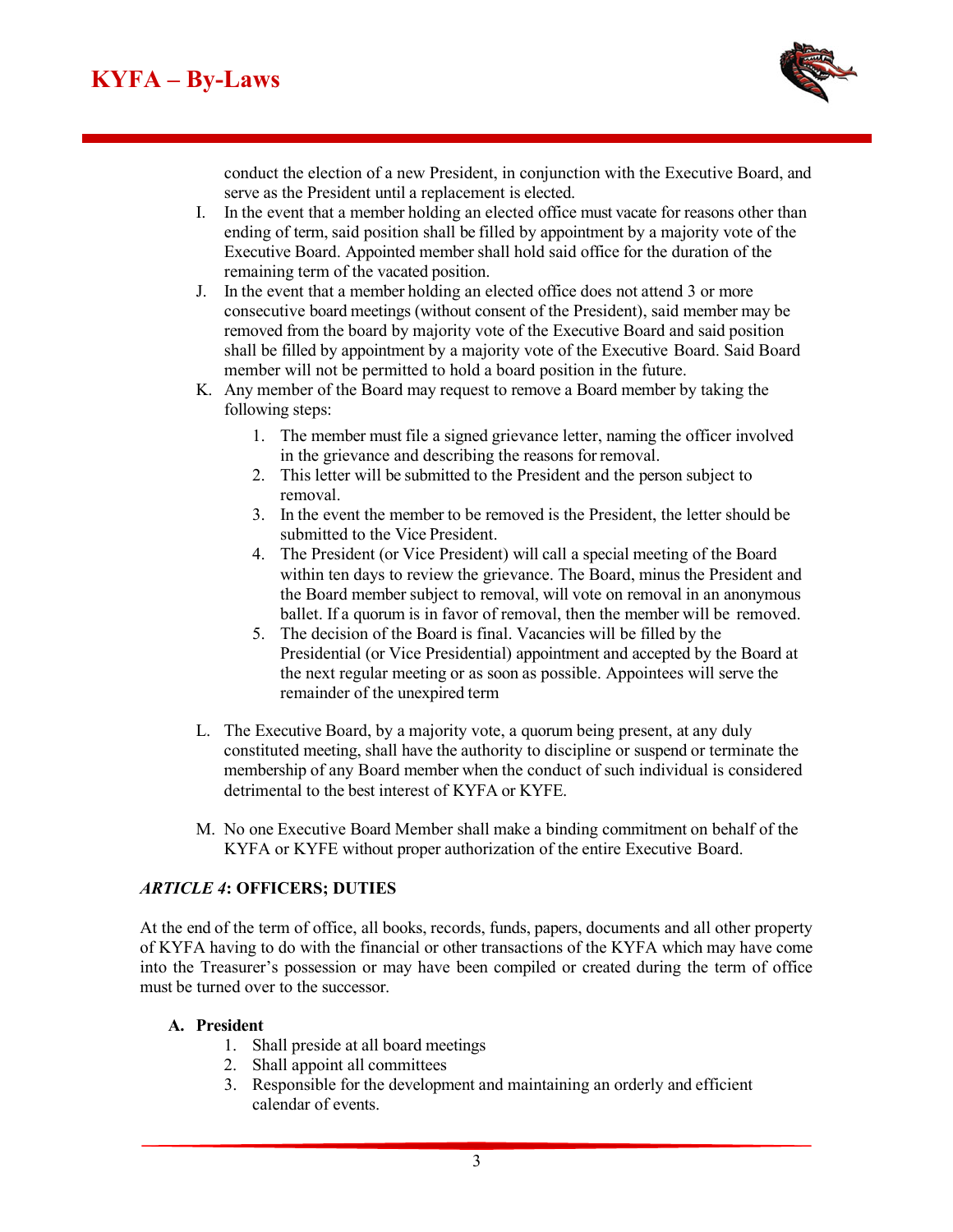# **KYFA – By-Laws**



- 4. Shall delegate all duties and have all powers not inconsistent with this constitution which deems essential to the welfare and best interest of the Association
- 5. Shall be authorized to sign checks for organization
- 6. Shall not have a vote, unless to break a tie

#### **B. Vice- President**

- 1. Shall have all powers and duties of president in the absence of the president
- 2. Work closely with the League Representative
- 3. Be in charge of and responsible for all football operations and all duties associated with said operations including:
	- i. Selection, subject to Board Approval, of all coaches and assistant coaches
	- ii. Schedule and coordination of annual Football Coaches meeting in the beginning of the season
	- iii. Coordination of the Jamborees in August for all levels.
	- iv. Provide communication to all head coaches regarding decisions made by the Executive Board.
	- v. Obtaining all forms of insurance as required by KYFA, KYFE, and current league affiliation.

## **C. Secretary**

- 1. Shall record the minutes of all meetings, both regular and special.
- 2. Shall cause to be read at the next meeting of executive board all minutes taken at previous meetings, both regular and special, not read prior to current meeting of executive board. All minutes will be submitted in writing for approval or corrections by the Board before entering them in the permanent records of KYFA
- 3. Shall keep attendance records of Board members attending and absent.
- 4. Shall dispatch all correspondence relating to the organization
- 5. Be responsible for the custody of the By-Laws and all other official records and documents of KYFA, including voted upon changes.
- 6. Be responsible for submitting all home Varsity scores to current league affiliation.
- 7. Send out an email to all members of the KYFA, during the current regular season, (5) days prior (unless an emergency meeting is called) to any board meeting so members will have a chance to address the board during the public session of the meeting.

## **D. Treasurer**

- 1. Shall have custody and responsibilities for all organization funds. Said funds to be deposited in local bank or trust companies approved by the executive board in the name of organization
- 2. Shall record all transactions involving monies belonging to the organization. Said transactions to be kept in a ledger book available for inspection by the general membership at any meeting. Transactions to be recorded in such a manner as to be understandable to organization.
- 3. Shall have the authority to sign checks in the name of the organization. Said checks to be countersigned by the designated member of the Executive Board, President, with the approval of the Executive Board.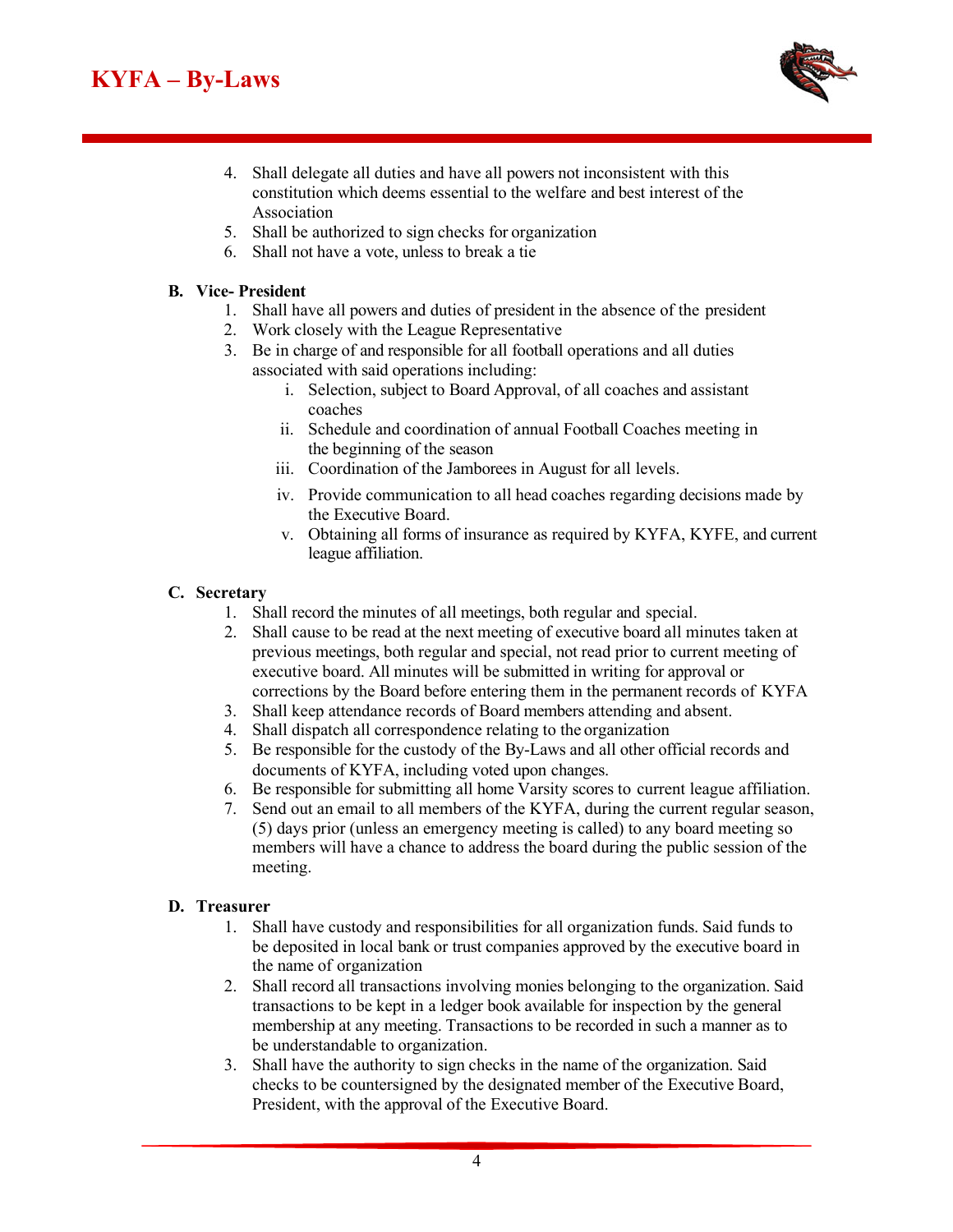# **KYFA – By-Laws**



- 4. Shall cause to be paid out all monies needed for the satisfaction of outstanding bills or expenditures approved by the Executive Board.
- 5. Shall make an accounting to the Executive Board on the status of the association's funds at each regular meeting.
- 6. Shall establish and maintain a post office box in the name of the organization; said box to be the official mailing address of the organization.
- 7. Shall coordinate with the Web Manager the collaboration and collection of all electronic player registration, database management, and financial records.

#### **E. Trustee**

- 1. Will assist in decision making of concerns pertaining to the organization and its membership.
- 2. As Concessions Coordinator:
	- i. Determine the menu, prices, and competitively purchase all food and supporting items.
	- ii. Organize and manage the concession stand for all home Varsity games.
	- iii. Provide for safe and clean storage of all food and support items
	- iv. Oversee the grill or provide individual(s) to man it during all home Varsity games.
- 3. As Fundraising Coordinator:
	- i. Determine fundraising activities after adequate research and Executive Board approval
	- ii. Organize and manage each fundraising activity
	- iii. Solicit and serve as liaison to the community for sponsorship opportunities.
- 4. As Special Events Coordinator:
	- i. Oversee picture day, and annual banquet.
	- ii. Develop and market Summer Football camp
- 5. As Purchasing Coordinator:
	- i. Provide research for each purchase, including but not exclusive to, equipment provided to each player and coach, merchandise to be sold, Parent's gifts, and trophies, subject to Executive Board approval.
	- ii. Purchase above items and determine necessary quantities and sizes needed for each season.
	- iii. Oversee equipment handout and equipment return.
	- iv. Maintain the safety of all equipment provided by KYFA.
	- v. Provide kits to all coaches necessary to maintain equipment.
- 6. As Web Manager:
	- i. Serve in any capacity as deemed necessary by the Executive Board
	- ii. Be authorized to maintain a website, e-commerce, and social network site on behalf of KYFA.
	- iii. Work in conjunction with Treasurer regarding all monies deposited for registration.

#### **F. League Representative**

- 1. Shall be appointed on a yearly basis by the Executive Board.
- 2. Shall attend all current league affiliation meetings and act as a liaison for KYFA.
- 3. Ensure a Board member can attend in the event he/she cannot attend.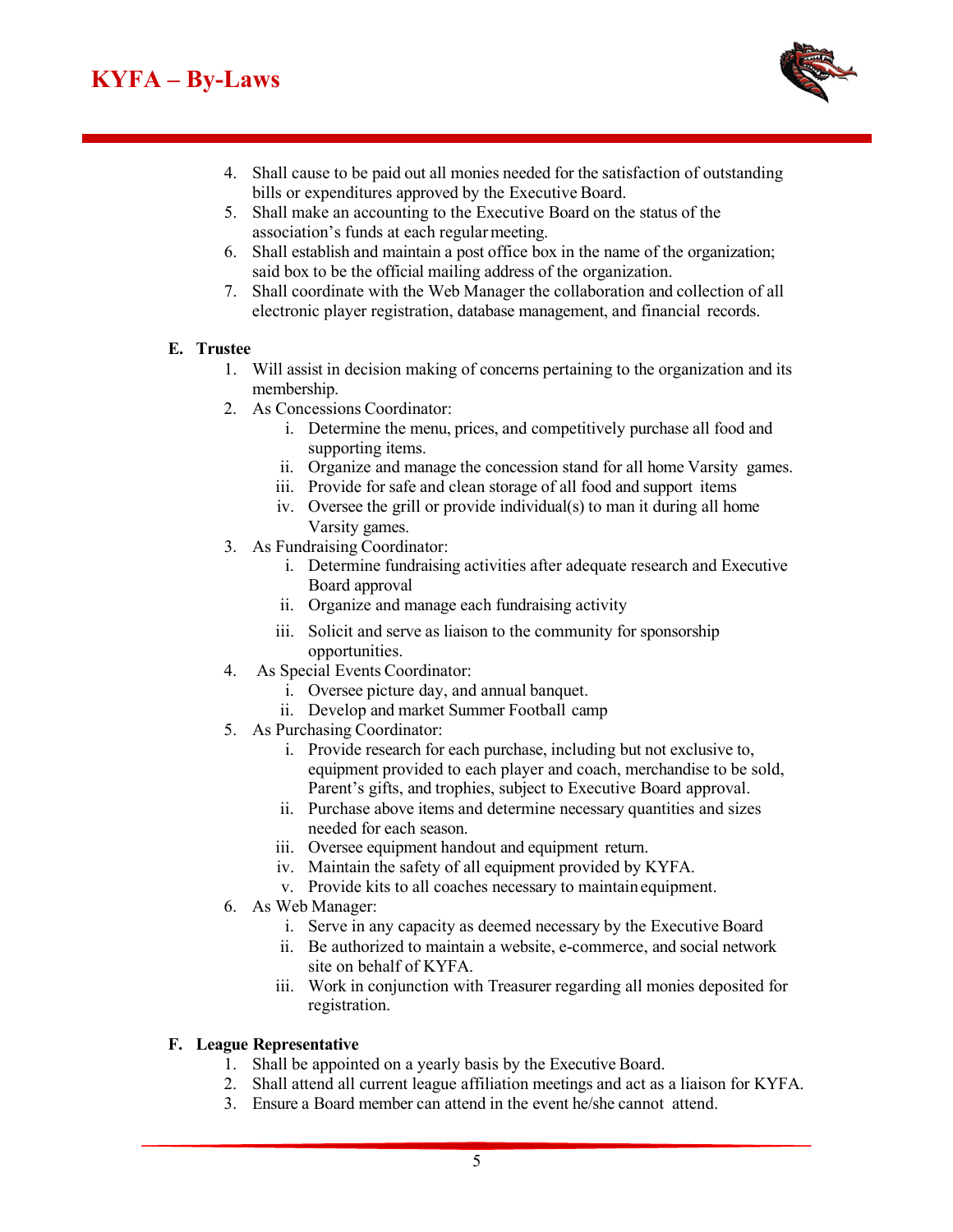

- 4. Shall report to the President any pertinent matters regarding current league affiliation and KYFA.
- 5. Shall not have voting privileges on the Executive Board, unless a member.

## *ARTICLE 5***: MEETINGS**

- A. Meetings shall be held as called by the Executive Board on the third Tuesday of each month unless otherwise stated. During the season, August 1 until August 31, meetings held weekly every Tuesday, September 1 until November 30, meetings held on the 1<sup>st</sup> and 3<sup>rd</sup> Tuesday of each month. All meetings will be held at the Woolwich Municipal meeting at (time TBD) unless otherwise stated.
- B. The Executive Board shall have the authority to call special meetings. At such meetings only that business which made the meeting necessary shall be discussed.
- C. A quorum for organization meetings shall be no less than one-third of the total active membership. In the event a quorum cannot be established, the Executive Board and members present may approve to dispense with the quorum requirement for the period necessary.
- D. At a regular meeting where a motion, after discussion, is put to a voice vote, the President may not vote except to break a tie. A majority vote shall stand.

#### *ARTICLE 6***: MEMBERSHIP**

- A. Membership shall be restricted to parents and those individuals interested in the objective of the organization.
- B. It shall be required that everyone holding a valid membership have their names placed on a roster for the express use of the Executive Board regarding assignment

on an equal basis of various responsibilities necessary to the successful operation of the organization and the sponsored teams.

- C. Any member that withdraws from the organization shall forfeit the membership cost for the remainder of such membership's validity.
- D. A member considered withdrawn has no voting rights in the general election and shall remain withdrawn until renewal.
- E. Membership in this organization may be terminated for any breach of maturity, common sense, good sportsmanship or any other act that in the opinion of the Executive Board could be detrimental to the organization.
- F. In the event that it becomes necessary to terminate the membership of any individual for just cause, after consideration, the membership cost shall be forfeited by that individual per Article 6, paragraph E.
- G. If action required Article 6, paragraph E and F is carried out and does not prove effective, it shall become necessary for the individual concerned and involved to remove himself from the organization.
- H. If, in the opinion of the Executive Board after a reasonable period and consultation with those involved, it is decided that an individual or group may be eligible for readmission after being denied membership under Article 6, paragraphs E, F, or G, the matter must be brought up at the next regularly scheduled meeting and put to a voice vote by the executive board before re-admission can be effected. If the vote is for readmission, then the individual or group shall be in a probationary status for one year. If during the probationary period more problems develop, then the individual or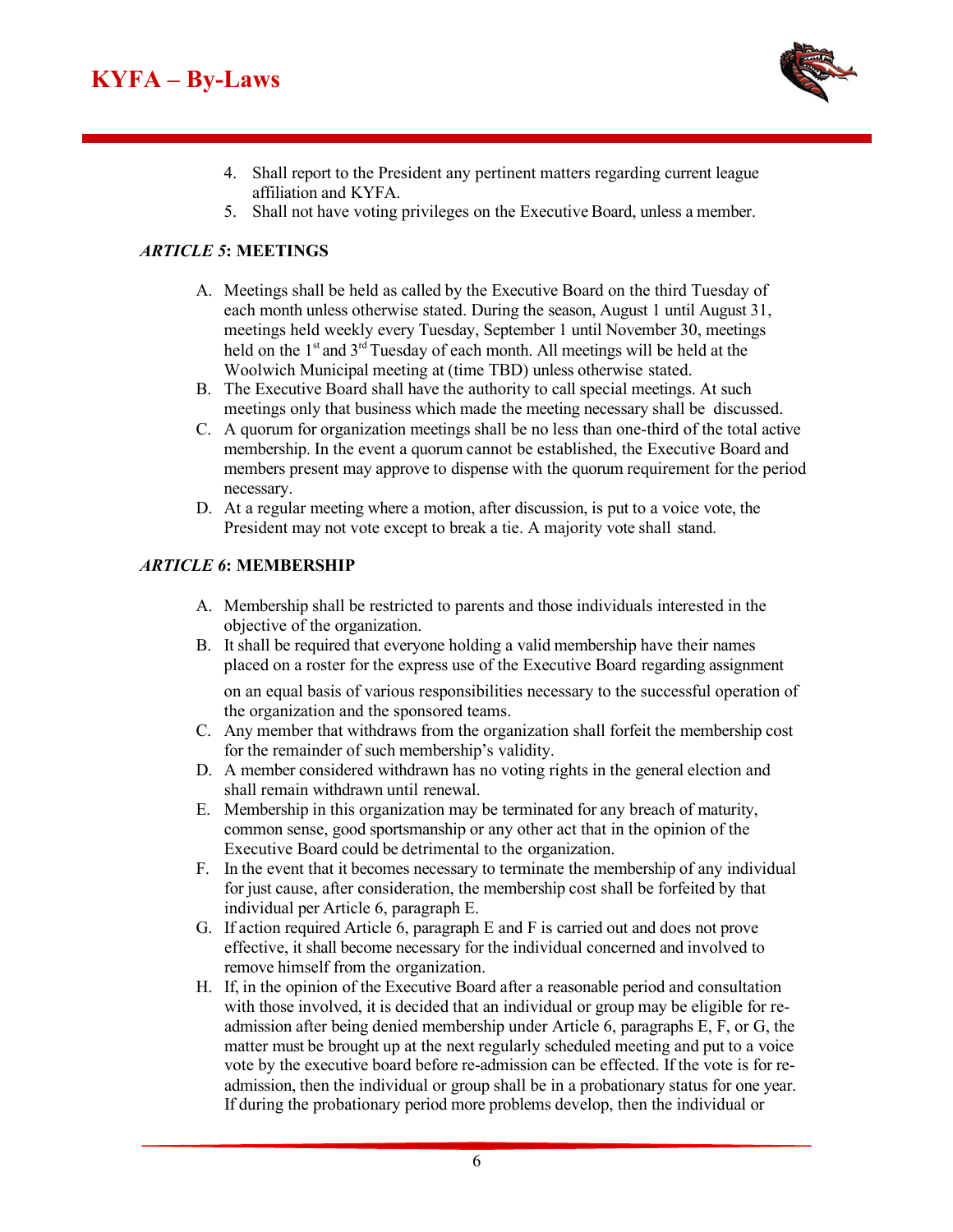

group so involved shall be banned permanently from participation in the organization's activities.

## *ARTICLE 7***: AMENDMENTS**

- A. The constitution and by-laws of this organization may be amended by motion after discussion and being read at two regularly scheduled meetings. The Executive Board must approve the amendment.
- B. Amendments made by motion, that would affect any one team sponsored, shall require the head coach of the team so affected to be present for discussion of the proposed amendment with the Executive Board prior to the amendment being voted on and adopted by the Executive Board.

## *ARTICLE 8***: FINANCIAL POLICY**

- A. The Fiscal Year of the KYFA is January 1<sup>st</sup> to December 31<sup>st</sup>.
- B. The Executive Board shall cause all monies to place in the common treasury. (Checking account)
- C. The expenditure and acceptance of funds or materials by the organization shall not be made in such a manner at any time, so as to benefit one specific team to the exclusion of other sponsored teams without the express approval of the Executive Board.
- D. All expenditures of funds must be supported by three written quotes and paper documents prior to final board approval.
- E. No expenditures may be made without sufficient funding sources being available in reserve. Fiscal integrity must be maintained.
- F. General fundraising during any specific season shall be determined and executed by the Executive Board. There shall be no separate fundraising amongst the member teams within this organization without prior approval from the Executive Board.
- G. There shall be absolutely no soliciting without consent of the Executive Board.

#### *ARTICLE 9***: ELIGIBILTY**

- A. Participation on any team is limited to eligible children residing in the Kingsway Regional High School sending district i.e. (Swedesboro, Woolwich Twp, East Greenwich Twp, South Harrison Twp, Logan Twp), along with any child residing outside of any Kingsway High School sending district within the current league affiliations guidelines.
- B. KYFA is Unlimited weight. Birthdates will coincide with age on or before July  $31<sup>st</sup>$  date. The Divisions would be as follows:

| FRESHMAN DIVISION        | 5, 6, $& 7$ years        |
|--------------------------|--------------------------|
| SOPHOMORE DIVISION       | 8 & 9 years              |
| JUNIOR DIVISION          | $10 \& 11 \text{ years}$ |
| <b>SENIOR DIVISION**</b> | 12, 13 & 14 years        |
|                          |                          |

\*\* Cannot be 15 years old before July 31 or in  $9<sup>th</sup>$  grade.

C. No child may participate in any sponsored activity without the written consent of a parent or guardian.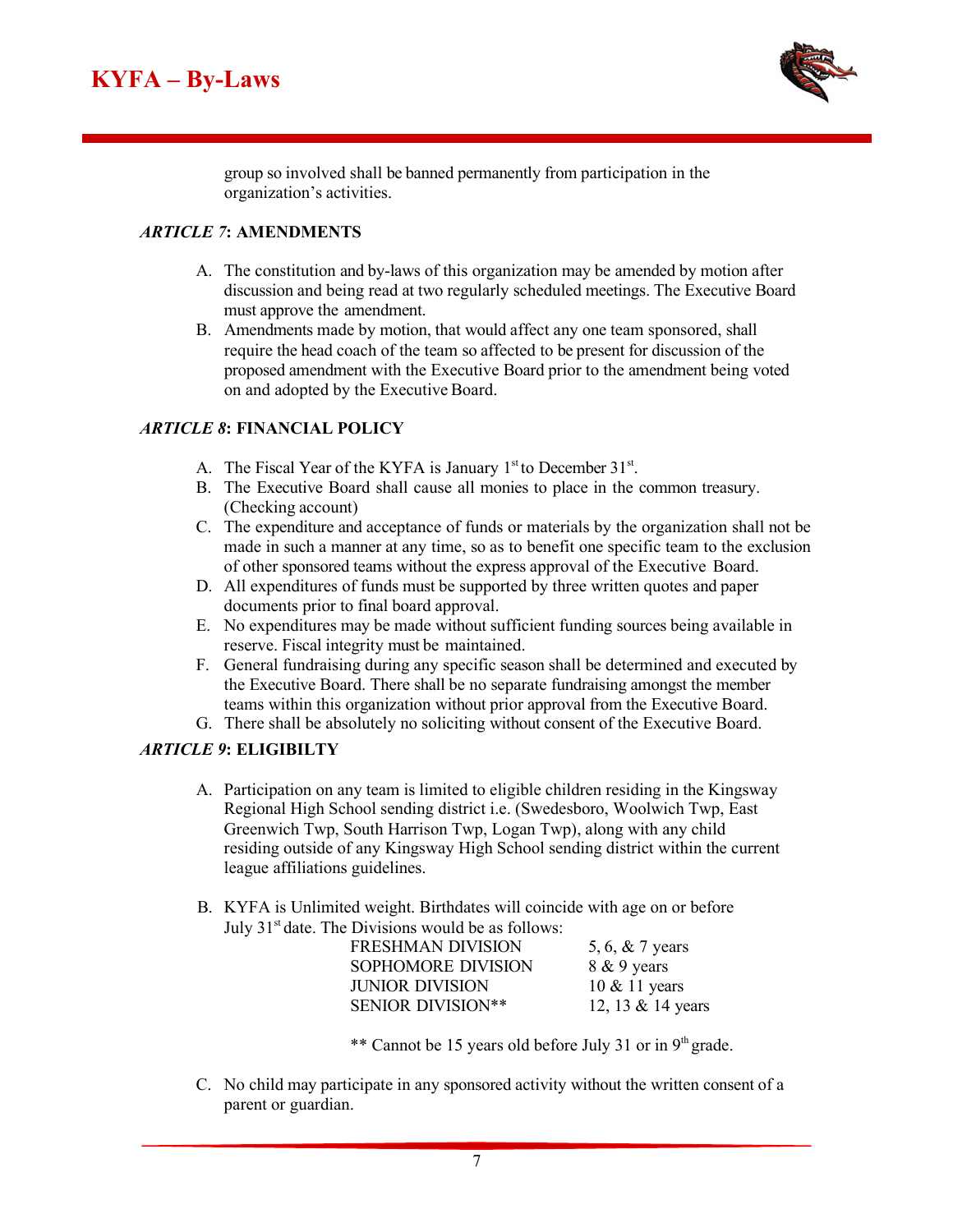

- D. Where there are age limitations involved, all entrants must furnish proof of age.
- E. All eligible participants must meet the age and grade requirements as established in current league affiliation's by-laws.
- F. Kingsway Youth Football Association accepts no responsibility for any physical impairment that a child may have unless this condition is so indicated on the application/release form. If, in the opinion of the head coach involved, it is considered necessary, a doctor's certificate of release may be required.
- G. If any child does not or will not conform to those requirements listed under Article 9, paragraphs A, B, C, D and E then that child shall be ineligible to participate until such time as he or she shall conform.

## *ARTICLE 10***: TEAM RULES**

- A. Rules that are considered to be official for the sport or endeavor shall be applicable.
- B. Rules and regulations shall conform to those governing the New Jersey State Interscholastic Athletic Association, except where local rules of play differ as applies to the current league affiliation.
- C. No team shall be allowed to operate without adequate insurance coverage for all members of said team.
- D. No team shall be put into a contest, which would jeopardize and/or forfeit organizations insurance coverage.
- E. No team shall be put into a contest without sufficient equipment needed for the sport involved.
- F. Kingsway Youth Football Association shall not offer releases to eligible participants residing with in its league designated jurisdiction pursuant to Article XII Sections B and C of the constitution and by-laws governing the current league affiliation unless said release is determined by the Executive Board is deemed to be in the best interest of the Kingsway Youth Football Association.
- G. Article 10, F also applies to participants who reside within another organization's jurisdiction and wish to play in the KYFA.
- H. In the event KYFA Executive Board votes to allow a player to leave or join KYFA per F and G above, official releases will need to be submitted prior to the players first practice or game to the President.

#### *ARTICLE 11***: AWARDS**

- A. Appropriate awards shall be given as the situation dictates subject to the approval of the Executive Board.
- B. Shall any team or teams win their respective division and or league the purchase of award jackets for such accomplishments shall be the sole financial responsibility of the parents or guardians of each individual. Kingsway Youth Football Association shall have no financial responsibility towards this purchase.
- C. Kingsway High School Scholarship for (1) football player who meets the following criteria:
	- 1. They will have participated at least 3 years from the freshman thru senior level in the KYFA program.
	- 2. Must be a football player for a minimum of 3 high school years.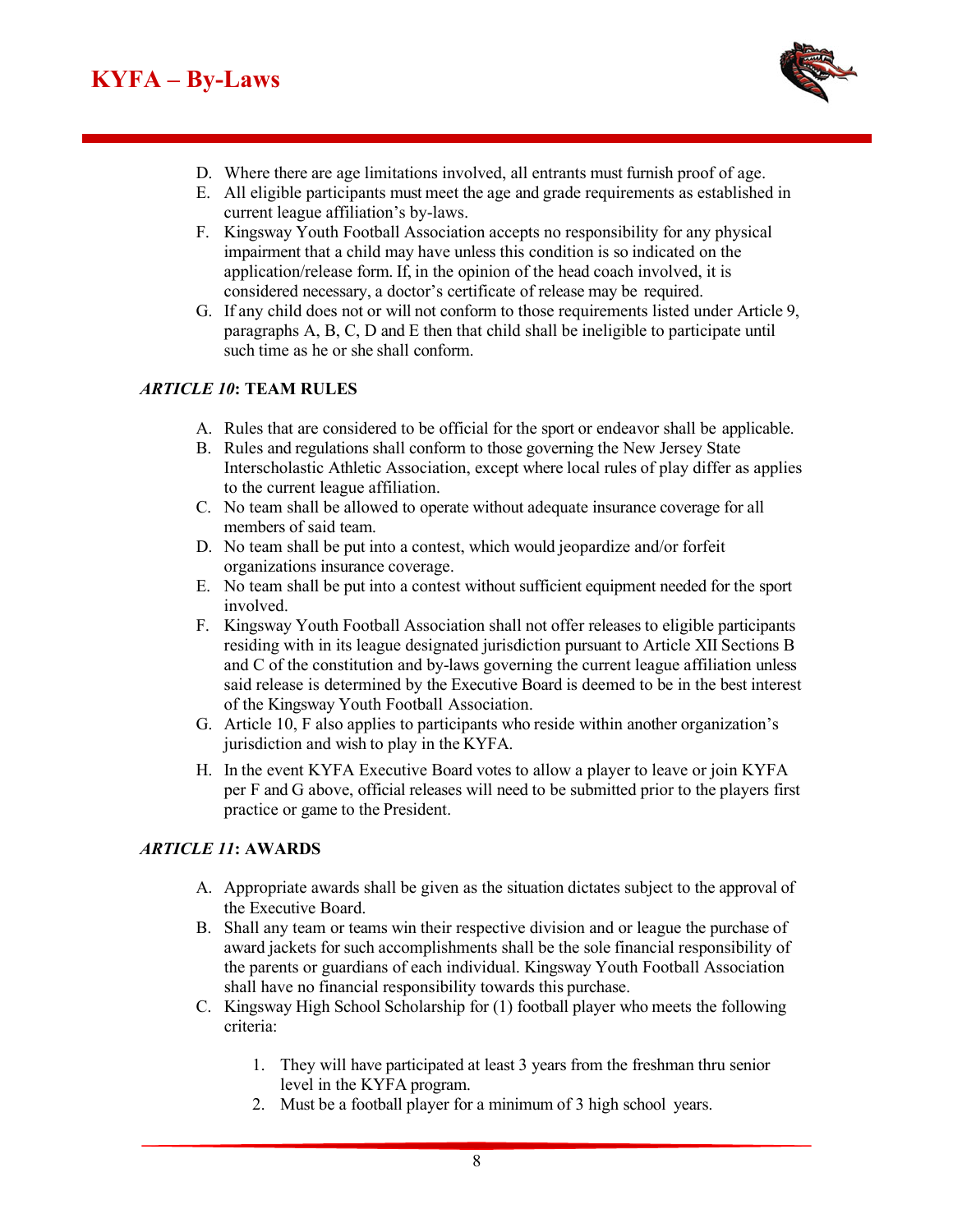

- 3. Graduating with a 3.0 average or greater.
- 4. Must have a letter of acceptance from a college or university.

#### *ARTICLE 12***: COACHES AND INSTRUCTORS**

- A. Coaches and instructors shall be volunteers. Selection of head coaches and instructors shall be the responsibility of the Executive Board. In the event a headcoaching job becomes available, consideration will be given to assistant coaches within the organization first.
- B. All coaches shall pay for a background check, that will be conducted by the executive board, prior to every season to insure the safety of our players.
- C. Selection of the assistant coaches shall be the responsibility of the selected head coach at each level with final approval from the Executive Board.
- D. Coaches and instructors shall be required to attend and maintain a current certification through the Rutgers Safety Course at the expense of the individual.
- E. Head coaches and instructors shall have authority in matters pertaining to the methods, procedures, applications and requisites for participation as it relates to the particular sport or endeavor that he or she may be involved in.
- F. Any coach or instructor found to be in opposition or inconsistent with the constitution and by-laws of the Kingsway Youth Football Association and the Tri-County Midget Football League, Inc. shall be removed for just cause, after due consideration, by the Executive Board.
- G. Coaches and instructors shall be bound to the "Codes of Conduct" of but not limited to East Greenwich Twp, Woolwich Twp and the Tri-County Midget Football League, Inc.
- H. Coaches and instructors shall be at all times while in their capacity required to conduct themselves in a manner befitting their station by demonstrating the qualities being alluded to by all parents and this organization.
- I. Coaches and instructors shall not become embroiled in incidents that could prove detrimental not only to themselves, but to the children that are in their charge, as well as this organization.
- J. It shall be the responsibility of the head coach or his representatives in the event of an incident or injury during said practice or contest, to file an incident or injury report to the President. Failure to do so shall result in action by the Executive Board against said coach or his representatives.
- K. Coaches and instructors shall present themselves upon call from the Executive Board.
- L. Coaches and instructors shall provide the board with a copy of any memos to be given to participants prior to said papers being handed out, so as the board may be aware of the team's activities, should a question or problem arise.
- M. Coaches and instructors shall request the Executive Board's permission prior to requiring team members to purchase or attend any function other than the understood organization's games and practices.
- N. Coaches shall request permission from the Executive Board prior to any use of the Home Field at Hidden Acres, at any time of the year.
- O. Coaches are responsible for the set-up and clean up of the Home Field at Hidden Acres during JV Games. This includes, but not limited to, the bathrooms.
- P. *Failure to meet any of the guidelines listed above shall result in disciplinary action by the Executive Board against said coach or his representatives.*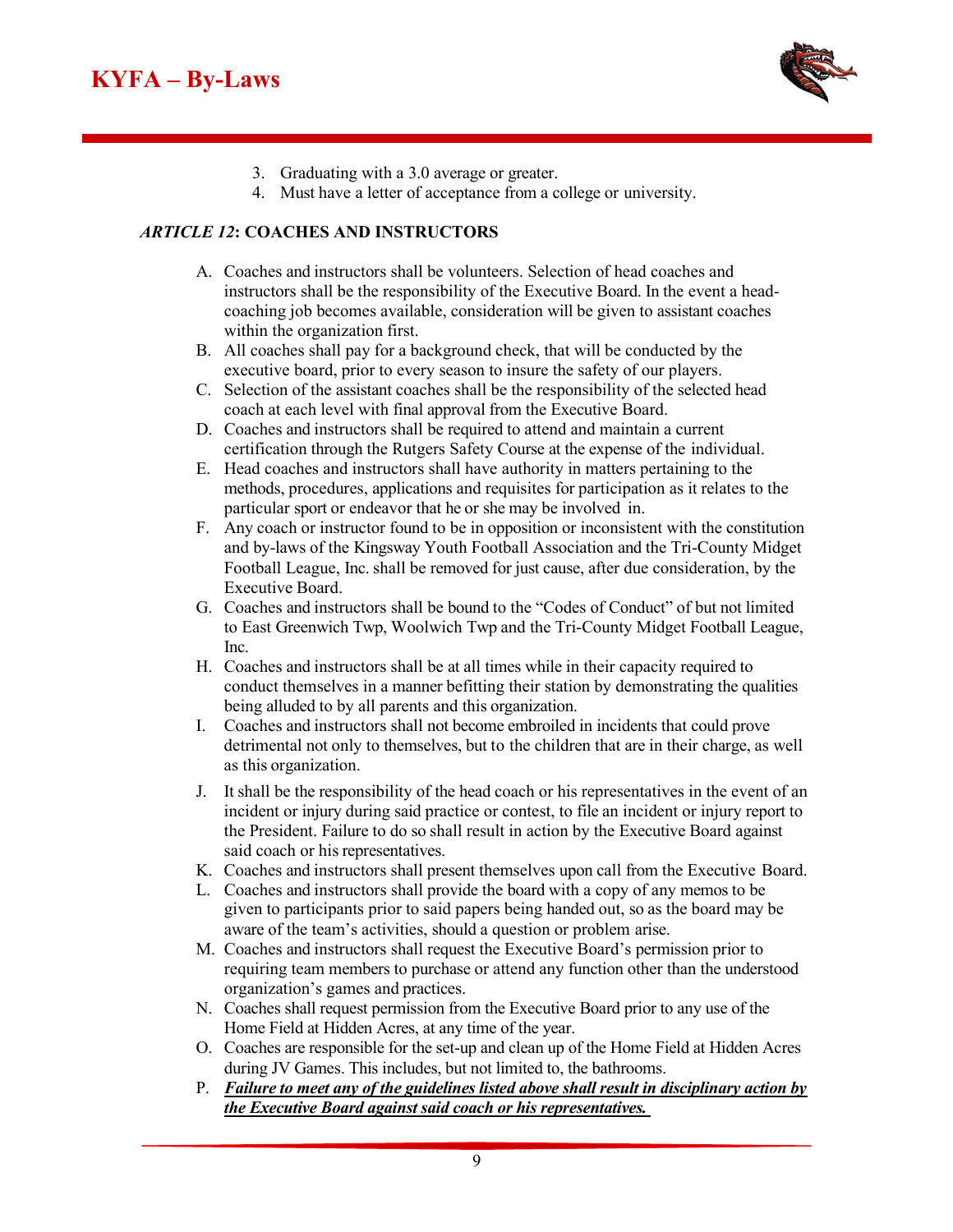

## *ARTICLE 13***: PARENT'S RESPONSIBILITY**

- A. Parents shall be required to uphold the concepts outlined.
- B. Parents shall not involve themselves between their children and the coaches and instructors.
- C. Parents shall be bound to the "Codes of Conduct" of but not limited to East Greenwich Twp, Woolwich Twp and the current league affiliation.
- D. Parents shall, where at all possible support the organization by:
	- 1. Maintaining self-discipline.
	- 2. Encouraging the participants.
	- 3. Maintaining the equipment being used by their children.
	- 4. Helping their child adhere to the requests of the coaches and instructors.
	- 5. Keeping real or imagined complaints to themselves and voicing the grievances at the next regularly scheduled meeting, not at or near the scene of the contest that prompted the thought.
	- 6. Realizing that while in attendance at a scheduled contest, they are expected and specifically requested to maintain control over any additional children brought by them, so that said children do not become a nuisance to other interested spectators.
	- 7. Being aware that officials have authority to forfeit any contest to the opposing team or unit for detrimental behavior by spectators of our team or unit.
	- 8. Always keeping uppermost in their minds that the coach or instructor is responsible to the organization and not to the parents.
	- 9. All parents must attend an organizational meeting at the beginning of the season, as scheduled by the Executive Board.

#### *ARTICLE 14:* **COACHES**

- A. All coaches are to reflect good sportsman like behavior at all times, any coach found to be disrespectful will be brought before the Executive Board for discussion of incident.
- B. If any coach should cause this organization to receive a fine, he/she will be brought before the Executive Board for discussion of incident. If coach is found in the wrong he/she will be promptly suspended or released.
- C. There will be NO improper language on the field during games or practices. Any coach found guilty of these actions will be brought before the Executive Board for discussion of incident.
- D. If any player incurs an injury during a game or practice, it is the head coach's responsibility to report this injury to the President of the Executive Board at the end of the game or practice. If he is not available an Executive Board member must be notified. If this procedure is not followed the head coach will be brought before the Executive Board for discussion of this incident.
- E. The Executive Board must communicate any game schedule changes directly to the Kingsway Youth Cheerleading Association Executive Board.
- F. If any coach is reported to the Executive Board by a parent, it will be up to the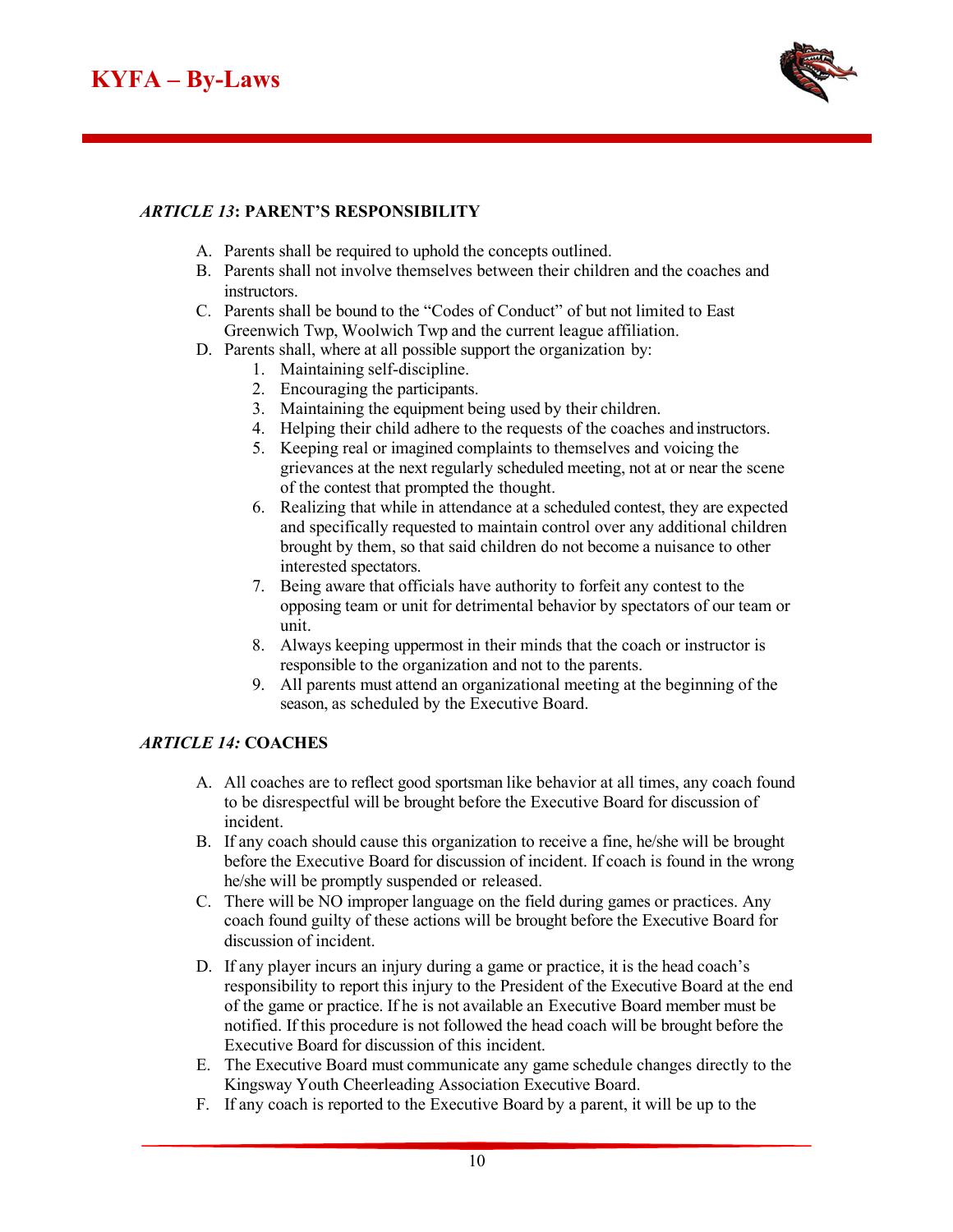

President to address the situation. If there is need for further discussion the coach will be brought before the Executive Board.

- G. Head Coaches are not to leave the game field or practice field until all their participants have been dismissed to their parent for ride.
- H. Head Coaches are not to leave the practice field until their light towers have been lowered and policed their practice area of any debris or trash.
- I. Each year after the election the Executive Board has the responsibility to select the Head Coaches and approve any assistant coaches for each team for the next season.
- J. Each age division has rules enforced per team. These rules are to be presented to the Executive Board prior to the season's start. Once approved they may be distributed to the participants.
- K. All memos that need to be distributed to team members by coach or team parent MUST be approved by the Executive Board first.
- L. Clean-up after games are the responsibility of the coaching staff, this includes the bench area and the club house.
- M. Coaches of the first scheduled team will set-up the field and the last scheduled team will break-down the game field. This includes taking all trash cans to the proper location for trash pickup.
- N. Practice schedule will be limited to 4 nights per week after the start of the school year. (Off day is up to the coaching staff).

## *ARTICLE 15***: UNIFORMS/EQUIPMENT**

- A. Appointments will be made to disburse all equipment for each division.
- B. All equipment and uniforms are to be counted prior to hand out and upon return.
- C. Uniform/equipment form is required to be signed by participant and parent or guardian and a check in the amount of \$150.00 is required as a deposit and will be cashed if equipment is not returned when scheduled.
- D. Damaged equipment must be reported promptly. Any damage done due to individual carelessness will be cause for payment for item by individual. If damage is due to normal wear and tear, item will be collected and marked out of inventory, if unable to be repaired.
- E. At season's close all Head Coaches will be responsible to collect every piece of uniform and equipment from his/her own team.

#### *ARTICLE 16:* **CLUB HOUSE**

- A. No player is to gain entrance to the club house unless he/she accompanies a coach. Anyone disobeying this procedure will be warned once. The second time, person will be refused entrance to the club house.
- B. This building is to be treated with the utmost respect. Anyone causing damage or defacing of property will be addressed and reported to township authorities.

#### *ARTICLE 17***: GENERAL FUNDRAISING**

A. Separate fundraising is permitted within the organization, with the Executive's Board permission. I.E. if a team wants to travel to a tournament, they are to inform the Executive Board and upon approval they are free to use KYFA equipment as long as that equipment usage follows the guidelines in article 15.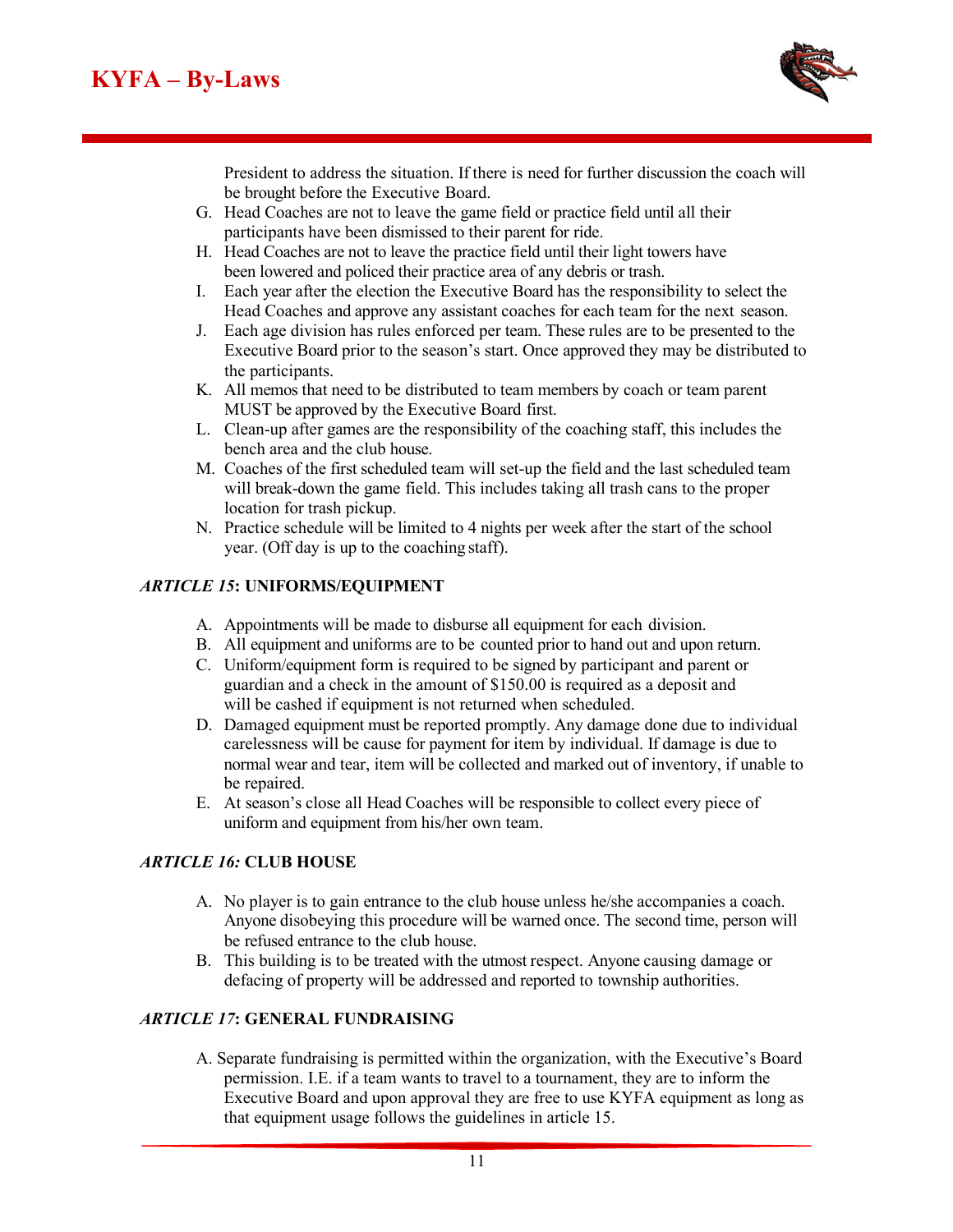

#### *ARTICLE 18:* **FUNDRAISING PARTICIPANTS**

A. If a participant has registered as a fundraising participant, individuals who do not fulfill requirements in all fundraising will not be permitted to participate in any post season activities. (i.e. Banquet, All-Stars, championship jackets, etc.)

#### *ARTICLE 19:* **ORGANIZATIONAL NON-PROFIT GUIDELINES**

- A. The purposes for which the corporation is organized are exclusively charitable and educational within the meaning of section 501(c)3 of the Internal Revenue Code of 1986 or the corresponding provision of any future United States Internal Revenue Law.
- B. Notwithstanding any other provision of these articles, this organization shall not carry on any activities not to be permitted to be carried on by an organization exempt from Federal income tax under section 501(c)3 of the Internal Revenue Code of 1986 or the corresponding provision of any future United Sates Internal Revenue Law.
- C. In the event of dissolution, the residual assets of KYFA will be turned over to one or more organizations which themselves are exempt as organizations described in sections 501(c)3 and 170(c)2 of the Internal Revenue Code of 1986 or corresponding sections of any prior or future Internal Revenue Code, or Federal, State, or local government for exclusive public purpose.

| Date |
|------|
|      |
|      |
| Date |
|      |
|      |
|      |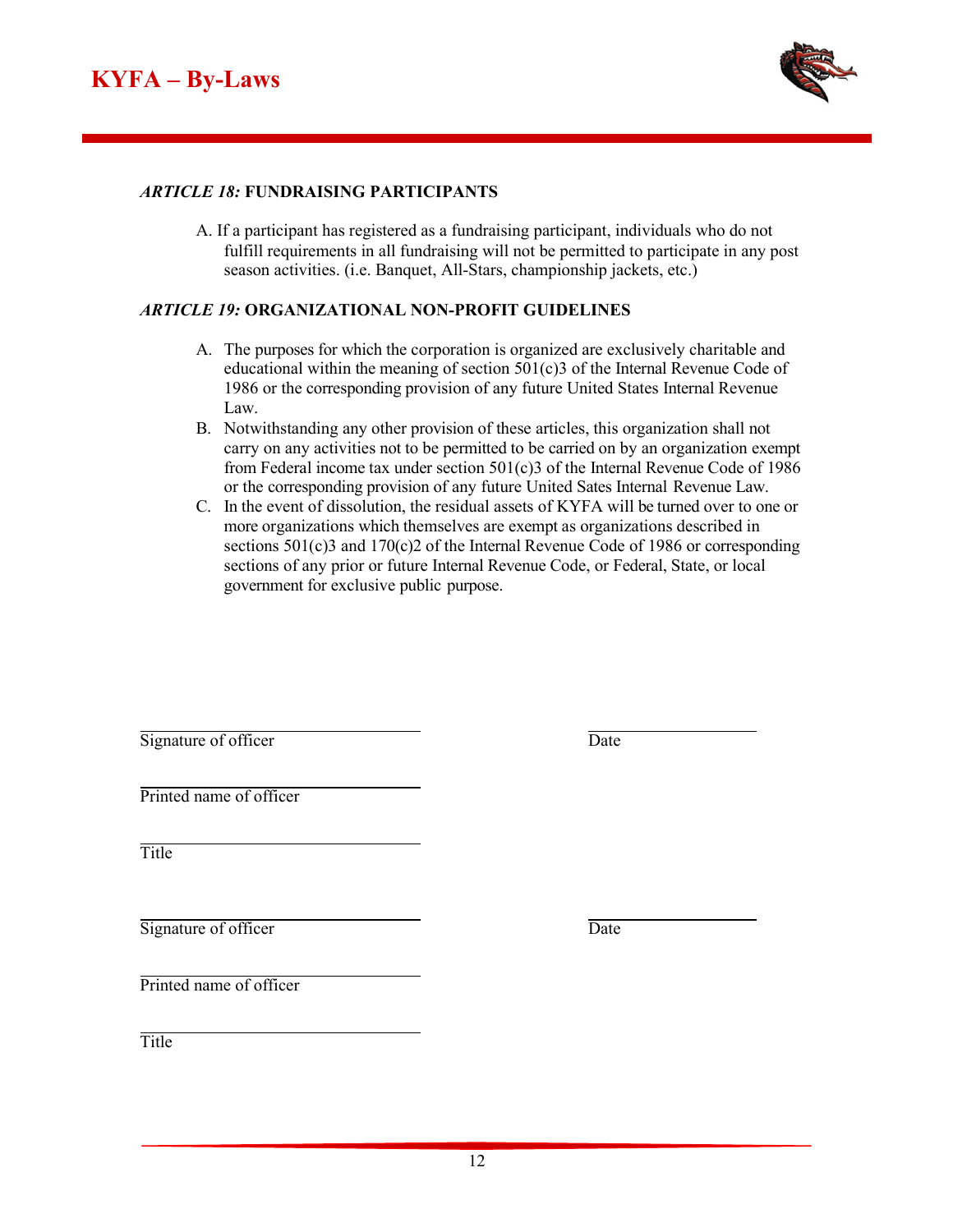**KYFA B L**



#### COACHES CODE of CONDUCT

- 1. All coaches are to reflect good sportsmanship like behavior at all times. Any coach found to be disrespectful will be brought before the Executive Board for discussion of incident.
- 2. If any coach should cause this organization to receive a fine, he/she will be brought before the Executive Board for discussion of incident. If a coach is found in the wrong, he/she will be promptly suspended or released.
- 3. There will be NO IMPROPER LANGUAGE on the field during games or practices. Any coach found guilty of these actions will be brought before the board for discussion of incident.
- 4. If any player incurs a injury during a game or practice, it's the Head Coaches responsibility to report this injury to the President of the Executive Board at the end of the game or practice. If he is not available, a Executive Board member must be notified. If this procedure is not followed, the Head Coach will be brought before the Executive Board for discussion of this incident.
- 5. If any coach is reported to the Executive Board by a parent, it will be up to the President to address the situation. If there is need for further discussion the coach will be brought before the Executive Board.
- 6. Head Coaches are not to leave the game field or practice field until all their Participants have been dismissed to their parent for rides.
- 7. Head Coaches are not to leave the practice field until their light towers have been lowered and policed their practice area of any debris or trash.
- 8. Each age division has rules enforced by the team. These rules are to be presented to the Executive Board prior to the season's start. Once approved they may be distributed to the participants.
- 9. ALL memos that need to be distributed to team members by coach or team parent MUST be approved by the Executive Board first.
- 10. Clean-up after games are the responsibility of the coaching staff, this includes the bench area and the club house.
- 11. Coaches of the first scheduled team will set-up the field and the last scheduled team will break-down the game field. This includes taking all trash cans to the proper location for trash pickup.
- 12. Practice schedule will be limited to 4 nights per week after the start of the school year (Off day is up to the coaching staff).
- 13. I will place emotional physical wellbeing of my players ahead of a personal desire to win.